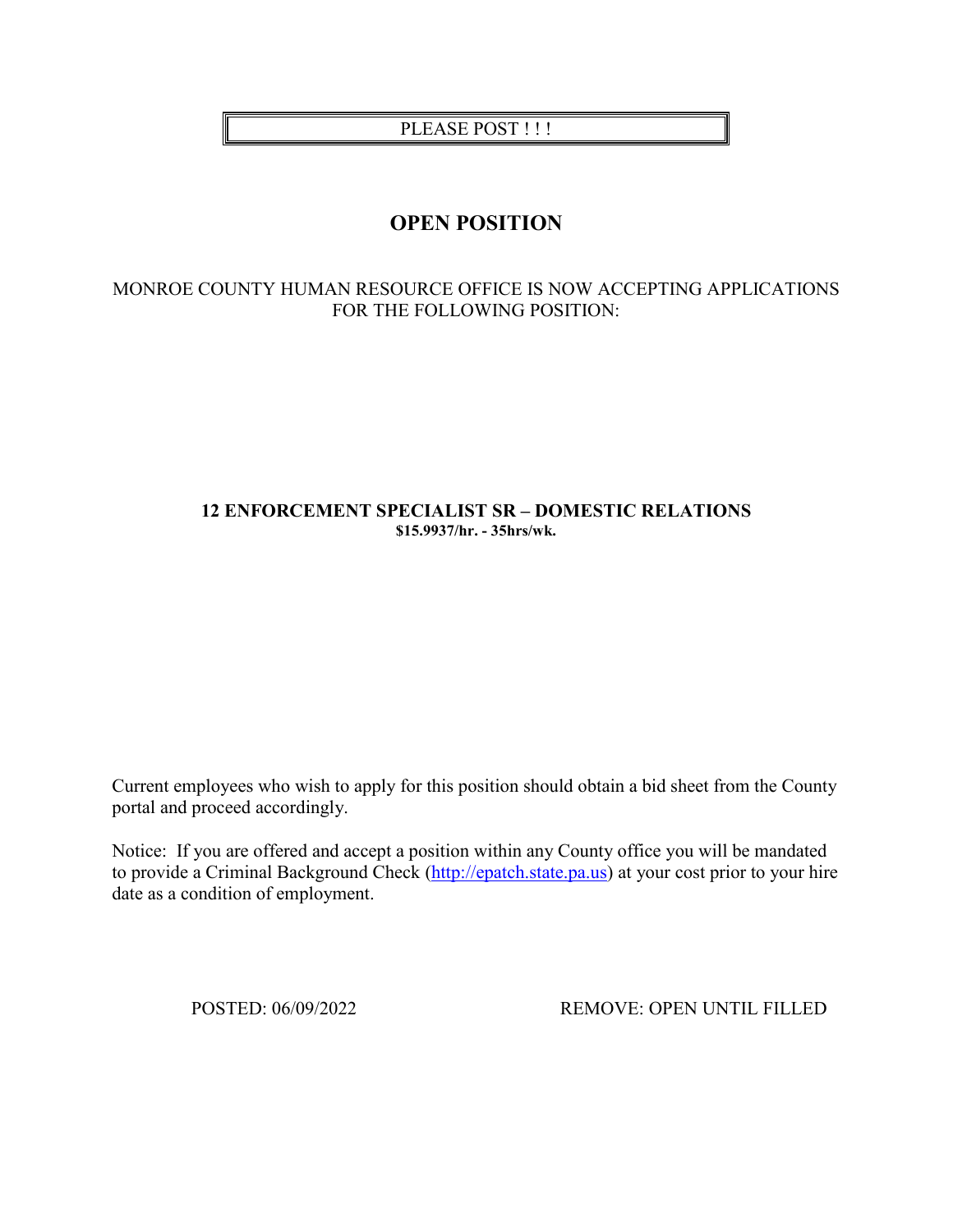# **MONROE COUNTY, PENNSYLVANIA CLASSIFICATION SPECIFICATION**

## **CLASSIFICATION TITLE: ENFORCEMENT SPECIALIST, SENIOR**

#### **PURPOSE OF CLASSIFICATION**

The purpose of this classification is to enforce orders established by the court for the purpose of collecting child support.

#### **ESSENTIAL FUNCTIONS**

**The following duties are normal for this position. These are not to be construed as exclusive or all-inclusive. Other duties may be required and assigned.**

Processes a variety of documentation associated with departmental operations, per established procedures and within designated timeframes; distributes documentation or retains records as appropriate.

Receives enforcement complaints for non-compliance with court orders; determines which orders to enforce and amount of payment to be requested.

Calculates and sends out legal notices requesting delinquent payments for non-payment of support; generates default list of cases failing to comply with delinquent notices.

Determines which cases to schedule for contempt of court; prepares/presents court orders for contempt hearings to Support Advocate and judge for signature; copies/distributes hearing notices to parties involved; updates computer and case files with contempt orders.

Updates audits and completes summary changes for court appearances.

Prepares each case for contempt hearings; prepares court lists for involved offices; appears in court for hearing with Support Advocate; copies/distributes court orders signed by judge from contempt hearing.

Discusses delinquent accounts with defendants.

Prepares service forms for investigator for bench warrants or personal service; prepares/distributes bench warrants for investigator or control center; assists investigator with female clients who are being detained for search and/or arrest.

Prepares/distributes release forms for jailed defendants after payment.

Prepares necessary paperwork or contacts plaintiffs to locate defendants' whereabouts; prepares/mails employment verifications to employers; prepares/sends address verifications to post office.

Submits notification to court administrator's office to schedule bench warrant hearings when defendant is apprehended; prepares paperwork and files for bench warrant hearings; appears in court for bench warrant hearings.

Adds, monitors, and enforces medical bills sent in for collection.

Calculates court costs and service charges on cases.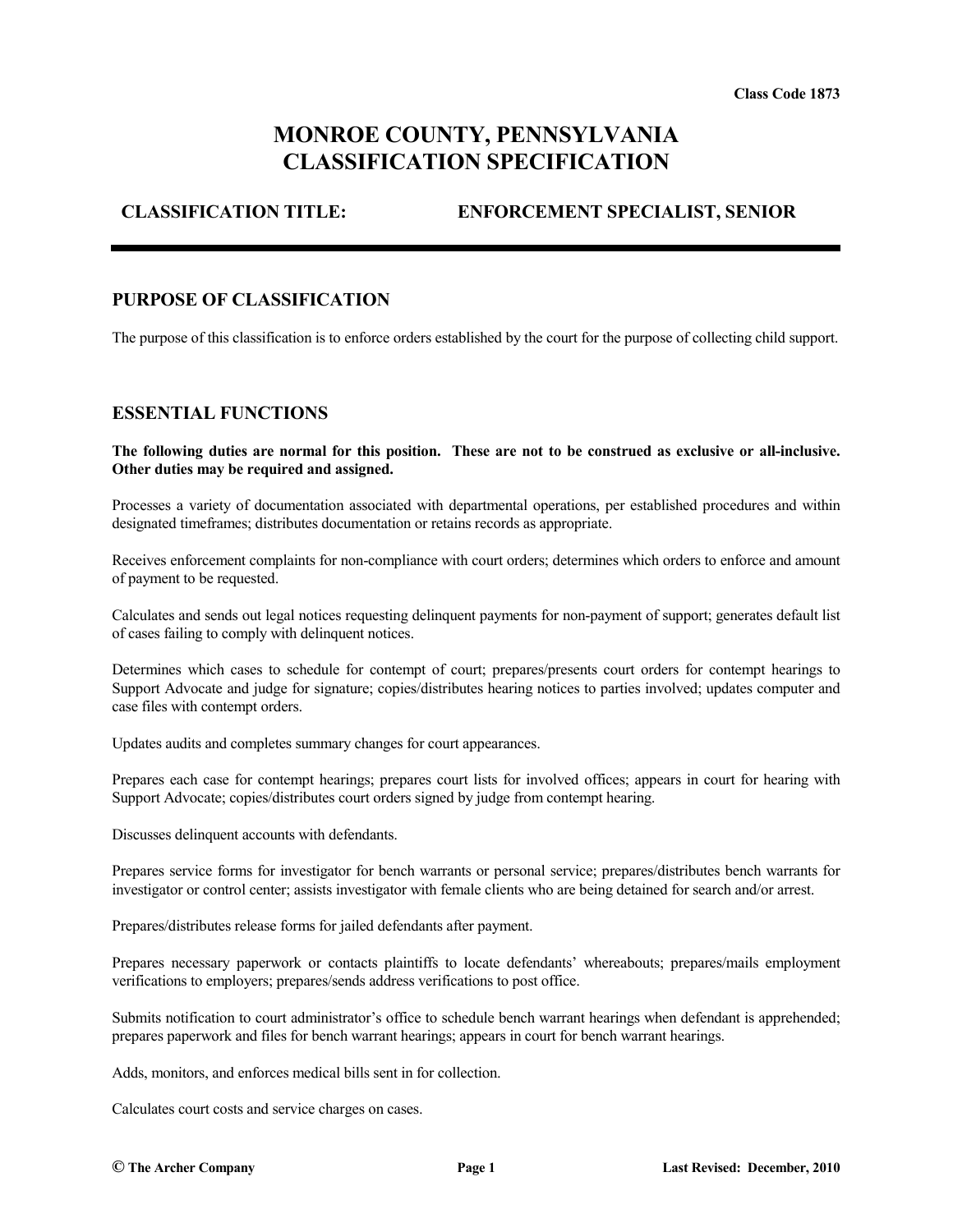Responds to questions from Harrisburg regarding lottery collections.

Prepare financial audits on cases to determine amount of support owed; makes adjustments on computer based on financial audit.

Gathers/reviews case information to determine whether to submit to IRS for collection; prepares submissions to IRS; updates case summaries with deletions or modifications; reviews complaints made by defendants contesting any offset of their refund; calculates/distributes IRS collections after receipt from IRS; prepares/distributes refund documents to state; notifies all parties involved of IRS collection; adjusts amount on computer based on IRS collections.

Performs research functions as needed.

Performs customer service functions; provides assistance and information related to department services, procedures, forms, status of cases, or other issues; responds to routine questions, complaints or requests for service; initiates problem resolution.

Prepares or completes various forms, reports, correspondence, legal notices, bench warrant lists, contempt hearing lists, wage attachment orders, employment verifications, address verifications, time sheets, time studies, or other documents.

Receives various forms, reports, correspondence, enforcement complaints, default lists, IRS submission reports, IRS intercept checks, welfare forms, welfare refund checks, policies, handbooks, manuals, directories, reference materials, or other documentation; reviews, completes, processes, forwards or retains as appropriate.

Receives, opens, and distributes incoming mail; prepares outgoing mail.

Copies and distributes forms, reports, correspondence, and other related materials.

Initiates/receives facsimile transmission of documents.

Prepares departmental files; sorts/organizes documents to be filed; files documents in designated order; locates/removes files; maintains file system of departmental records.

Operates a computer to enter, retrieve, review or modify data; verifies accuracy of entered data and makes corrections as appropriate; utilizes word processing, database, or other software programs.

Performs basic maintenance of computer system and office equipment, such as backing up data or replacing paper, toner, or ribbons; coordinates service/repair activities as needed.

Answers the telephone; provides information, guidance and assistance; takes and relays messages or directs calls to appropriate personnel; returns calls as necessary.

Communicates with supervisor, employees, other departments, law enforcement personnel, judges, attorneys, support advocate, post office staff, employers, clients, the public, outside agencies, and other individuals as needed to coordinate work activities, review status of work, exchange information, or resolve problems.

## **ADDITIONAL FUNCTIONS**

Operates a motor vehicle to conduct work activities.

Assists in processing welfare cases; submits social security numbers on IVES system through welfare for employment status on clients; prepares audits to determine amount owed to welfare; processes beneficiary changes from non-welfare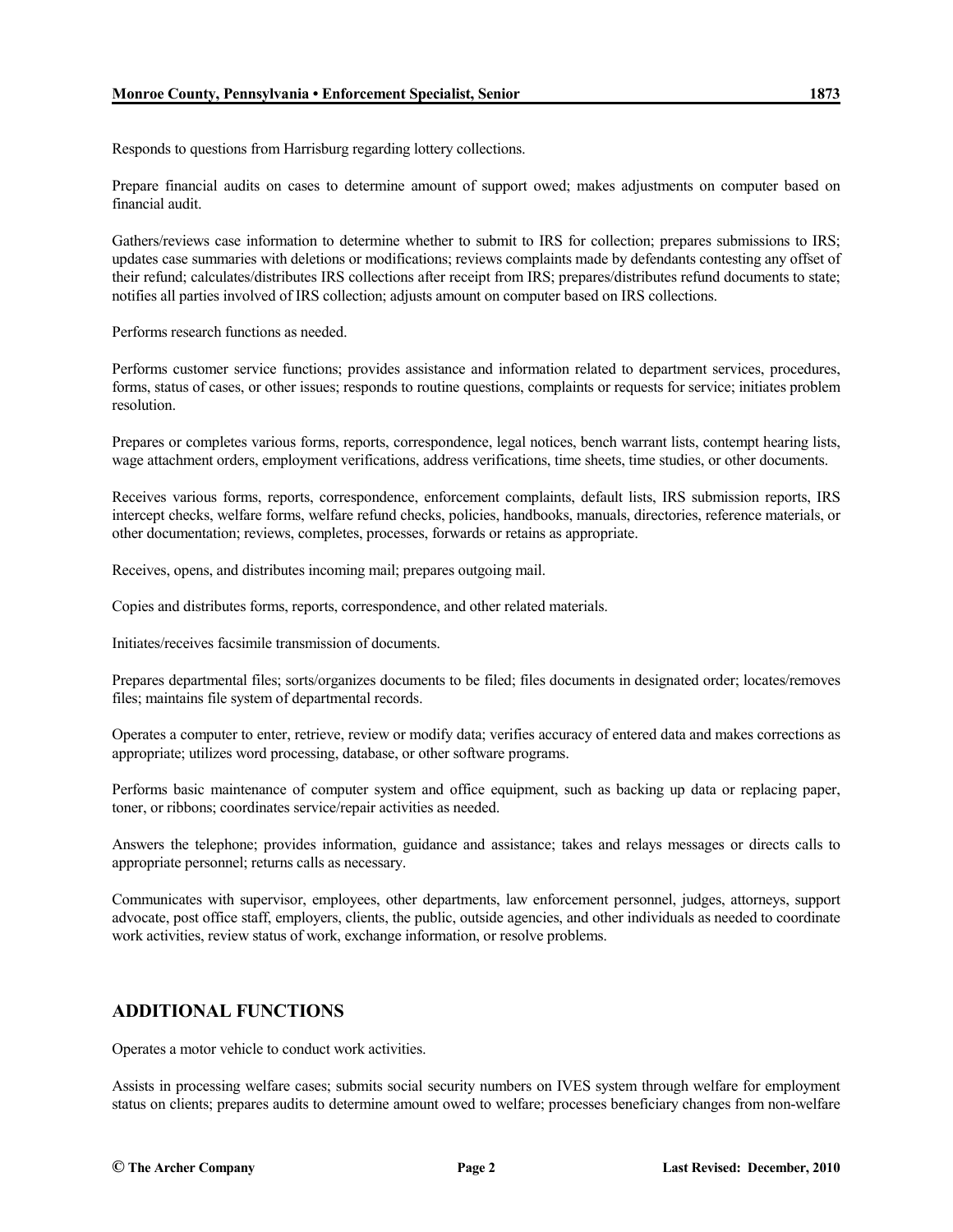to welfare or reverse; adjusts balance owed to welfare or non-welfare; prepares welfare forms; processes any welfare refund checks and makes adjustments.

Performs notarization of documents as needed.

Prepares/distributes wage attachment orders.

Prepares certification of arrears statements to other courts.

Provides assistance or coverage to other employees as needed.

Performs other related duties as required.

#### **MINIMUM QUALIFICATIONS**

High school diploma or GED; supplemented by two (2) years previous experience and/or training involving clerical/secretarial work, interpersonal relations, basic bookkeeping, and personal computer operations; or any equivalent combination of education, training, and experience which provides the requisite knowledge, skills, and abilities for this job. May be required to possess and maintain valid Pennsylvania Notary Public Appointment Certification. Must possess and maintain a valid Pennsylvania driver's license.

## **PERFORMANCE APTITUDES**

**Data Utilization**: Requires the ability to review, classify, categorize, prioritize, and/or analyze data. Includes exercising discretion in determining data classification, and in referencing such analysis to established standards for the purpose of recognizing actual or probable interactive effects and relationships.

**Human Interaction**: Requires the ability to apply principles of persuasion and/or influence over others in coordinating activities of a project, program, or designated area of responsibility.

**Equipment, Machinery, Tools, and Materials Utilization**: Requires the ability to operate, maneuver and/or control the actions of equipment, machinery, tools, and/or materials used in performing essential functions.

**Verbal Aptitude**: Requires the ability to utilize a wide variety of reference, descriptive, and/or advisory data and information.

**Mathematical Aptitude**: Requires the ability to perform addition, subtraction, multiplication, and division; the ability to calculate decimals and percentages; the ability to utilize principles of fractions; and the ability to interpret graphs.

**Functional Reasoning**: Requires the ability to apply principles of rational systems; to interpret instructions furnished in written, oral, diagrammatic, or schedule form; and to exercise independent judgment to adopt or modify methods and standards to meet variations in assigned objectives.

**Situational Reasoning**: Requires the ability to exercise judgment, decisiveness and creativity in situations involving evaluation of information against measurable or verifiable criteria.